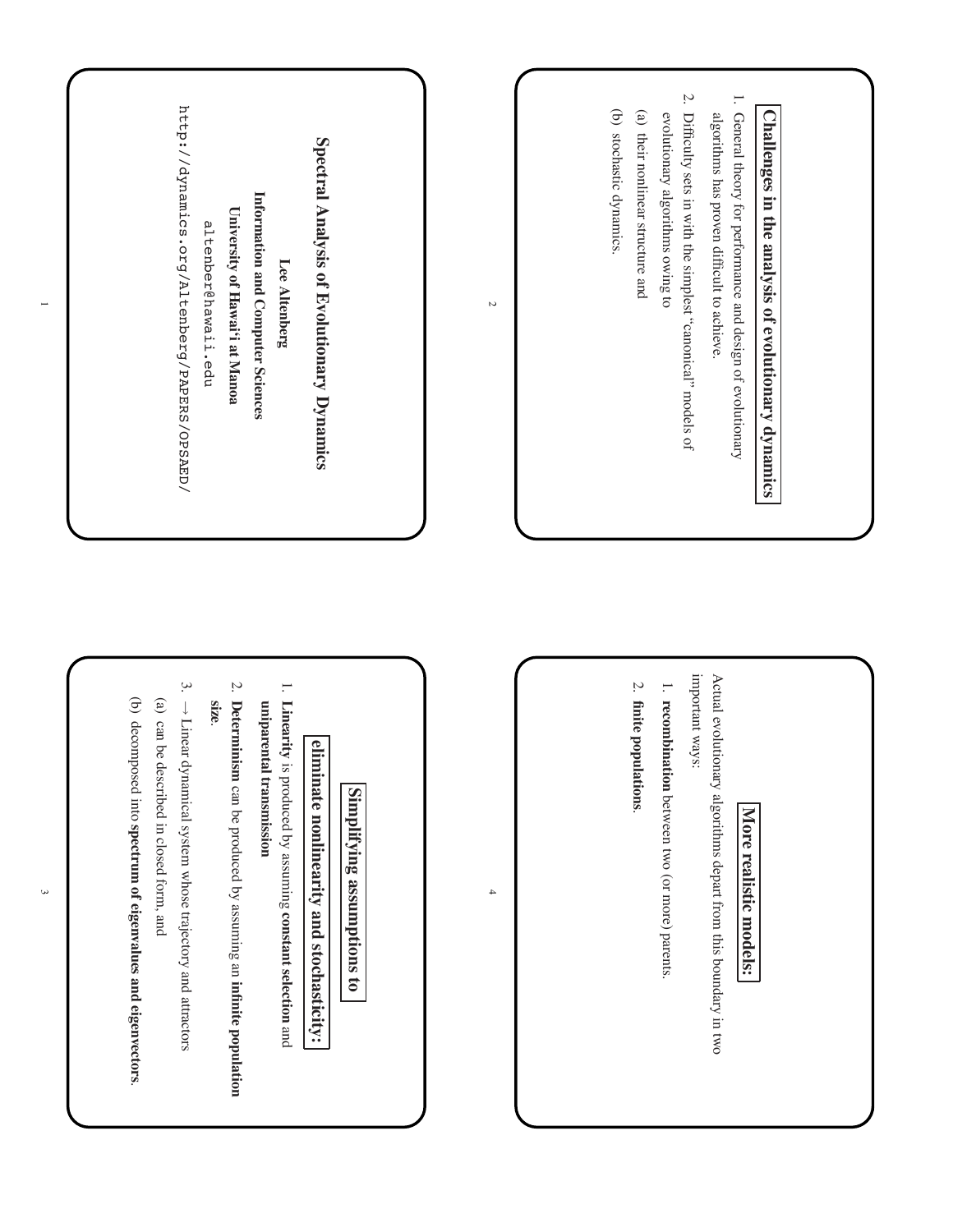

dynamics

and

ቧ states in the

 $\mathcal{O}(N)$ 

|S| ), compared

genotypes,

space is vastly

population

model.

increased

in the and N is the

to a

dimension

Markov

chain

Fisher:1930.

was

developed

based

**p o p ulatio**

populations

of the

locate

use

space.

algorith m

state

transition

increased

space.

beyond

the

matrix,

but

from

deterministic

to

Bernoulli

sampling

to

desired

elements

of the search

space,

since a

of a size

**ns**

5

 $\overline{2}$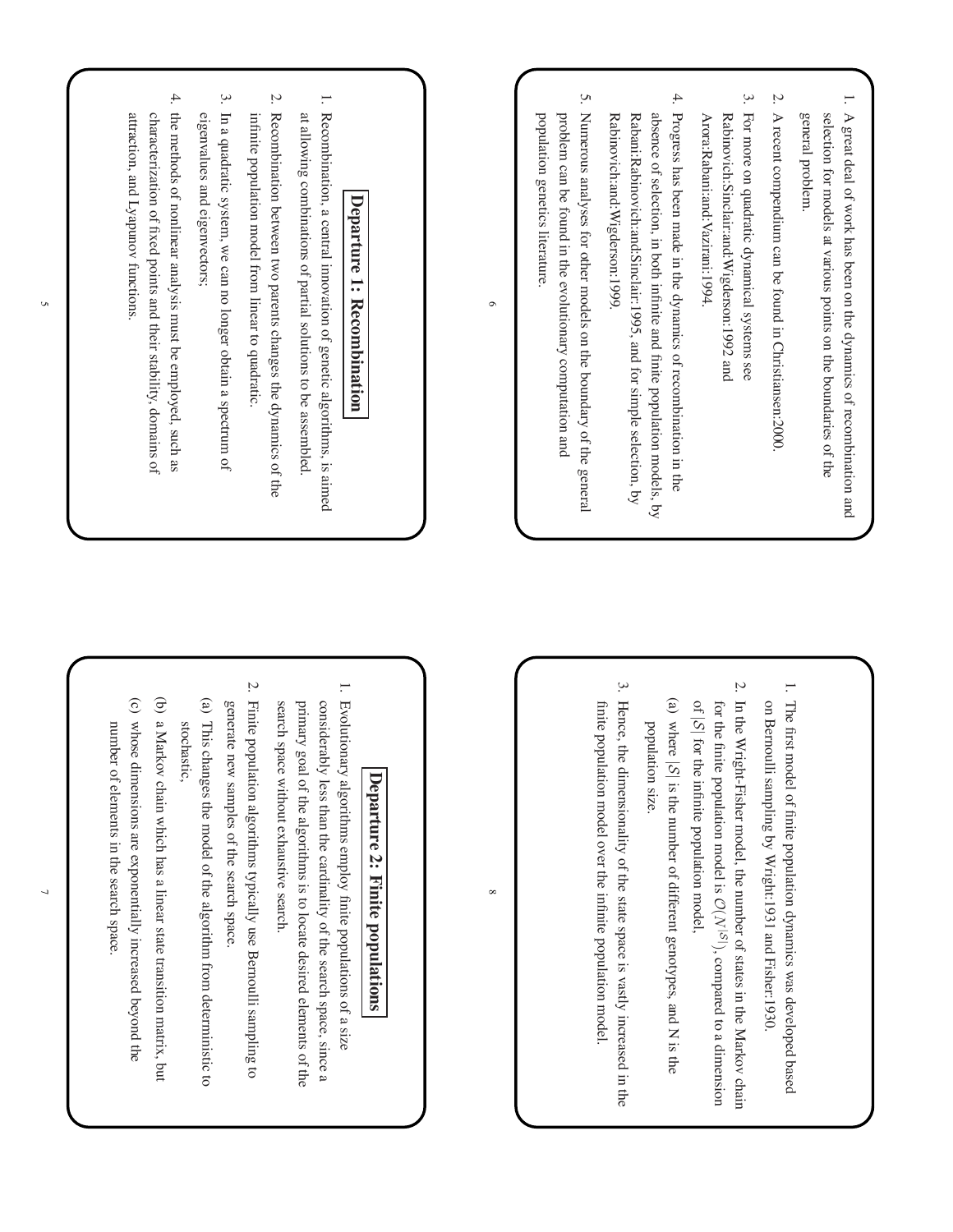





 $\Xi$ 

 $\circ$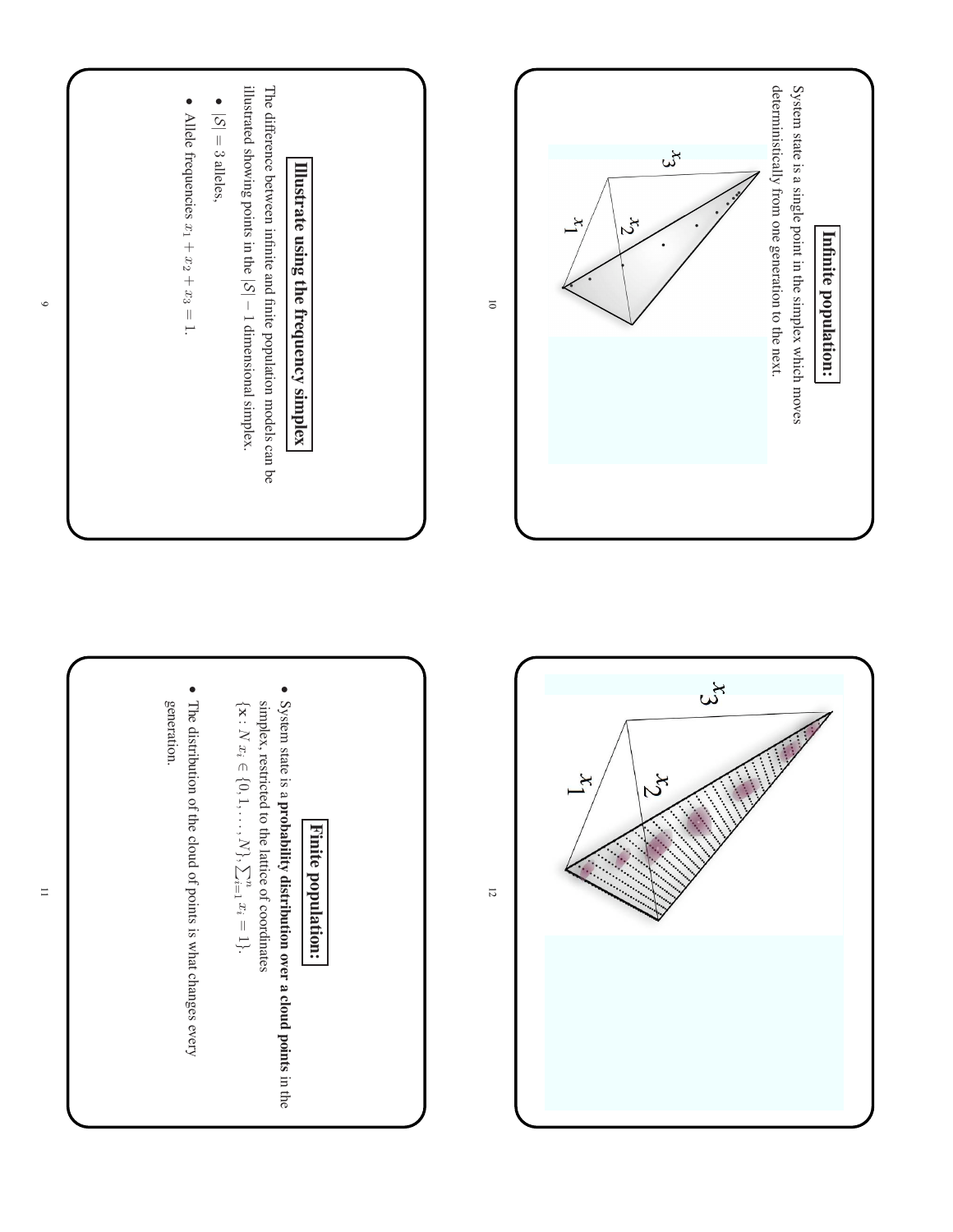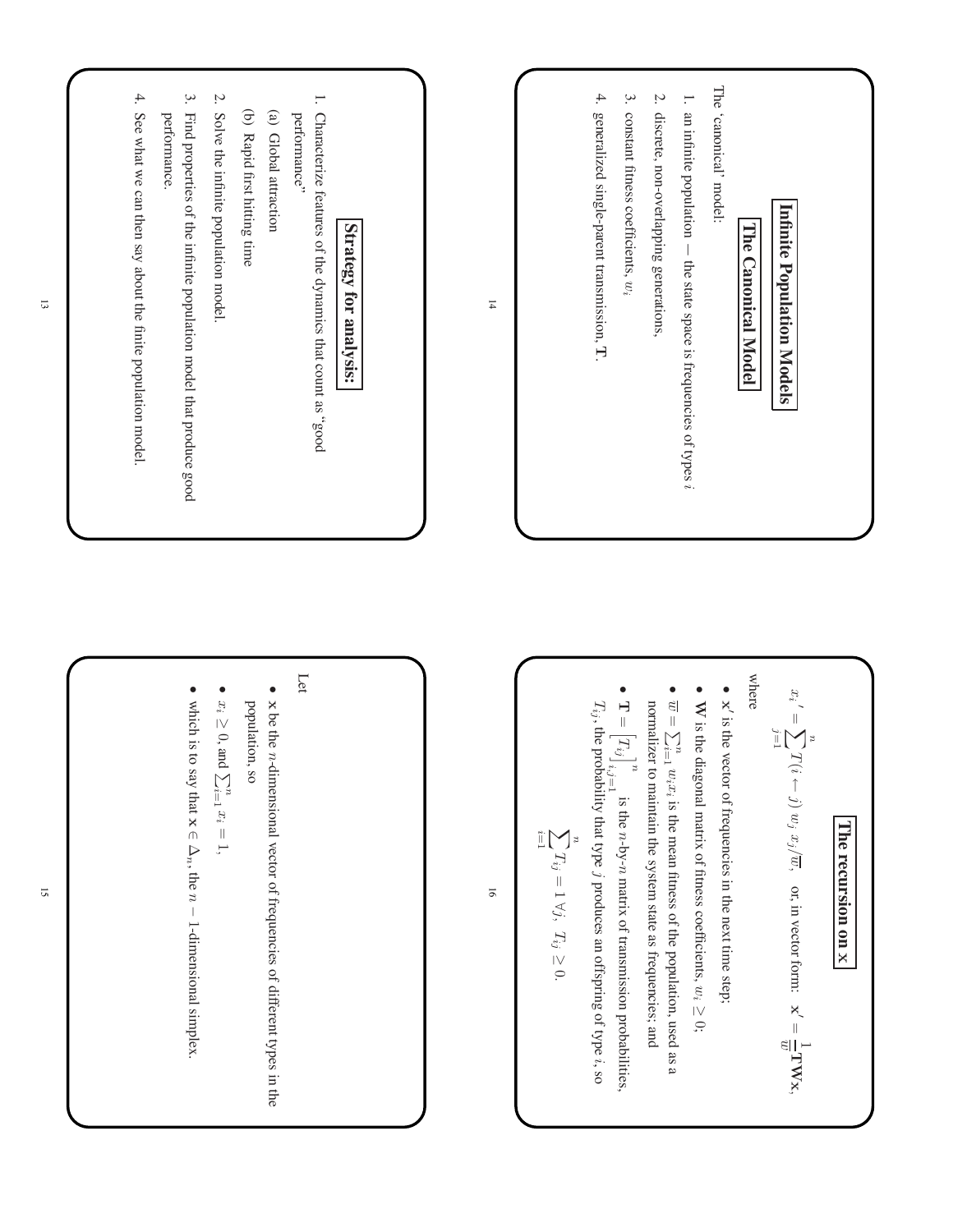

## **As g o o d as it g ets: th e O**  $\bf{K}$ **A X b**<br> **r**

**m**

- T he canonical example for an "evolutionary algorith m-easy" problem is the O N E M A X problem, w here the objective function increases with the number of loci that have 1 as their allelic value Ackley:1987.
- T he number of samples required by a simple mutation-selection algorith m to find the global optimum in the O N E M A X problem is  $\mathcal{O}(L) =$ O $(\log(n))$ , where
- 1. L the number of loci,
- با n  $|\overline{\mathcal{A}}|^L$ is the size ቧ the search space,
- ب  $\approx$ is the set of alleles for each locus,
- |A| the cardinality q  $\prec$ (for binary strings, |A|  $= 2$ .

4.

20

## **O ptim al Evolutionary Dynamics fo r O ptimiz atio n**

For an optimization problem, we assume that an objective function f : S → ر<br>+<br>+ is defined on each element of the search space;

•

- T he goal is to find an element with maximum objective function value. Assume the element is unique.
- Exhaustive search or random search will require on the average  $n/2$ samples to have sampled the optimum.

•

- $\Xi$ an algorith m can find the optimum in an average of  $en/2$  samples, for some small constant  $\epsilon \ll 1$ , it is clearly doing better than puild., search".
- However, evolutionary algorith ms can perform mch better than  $\mathcal{O}(n)$ , namely O $(\log(n)).$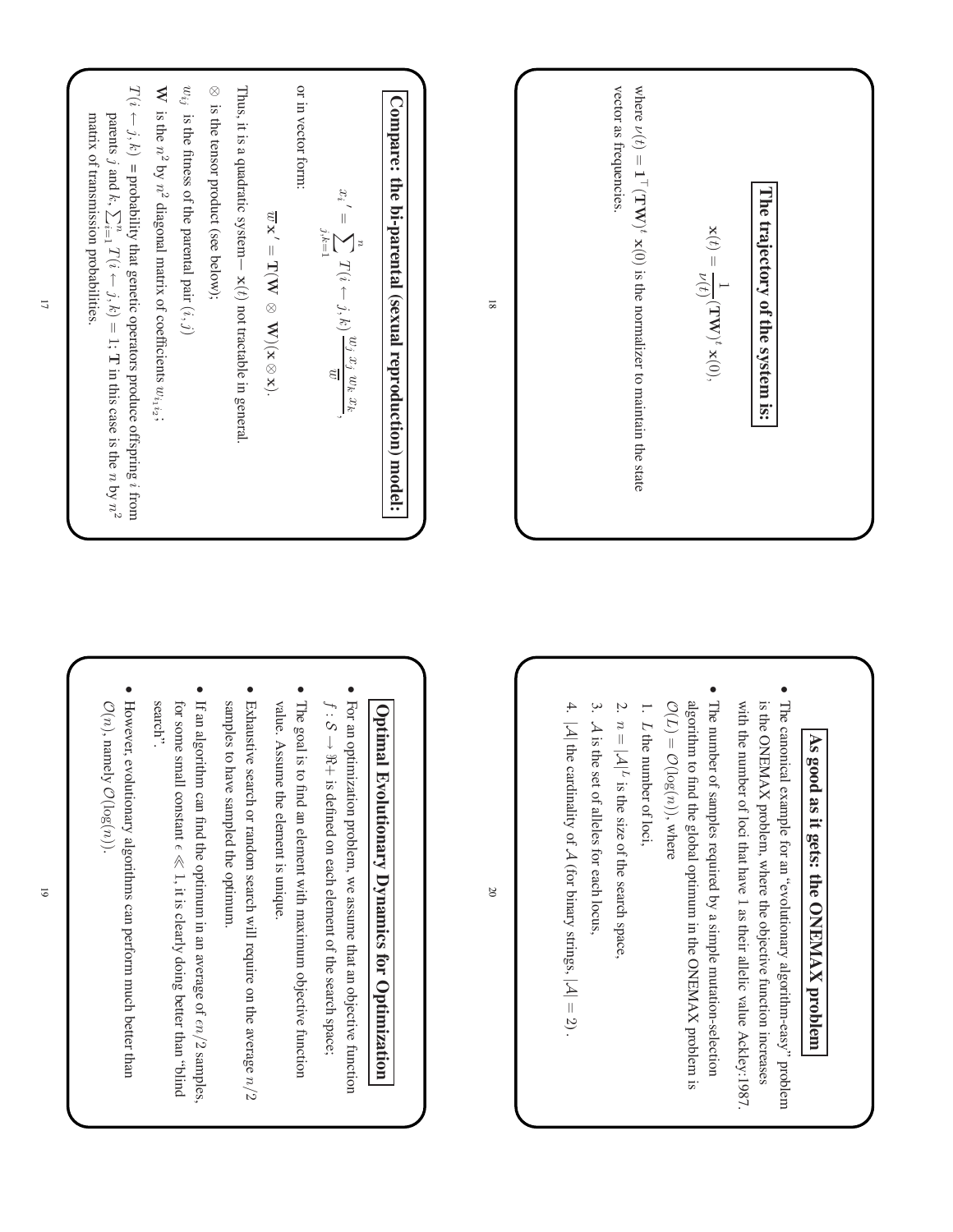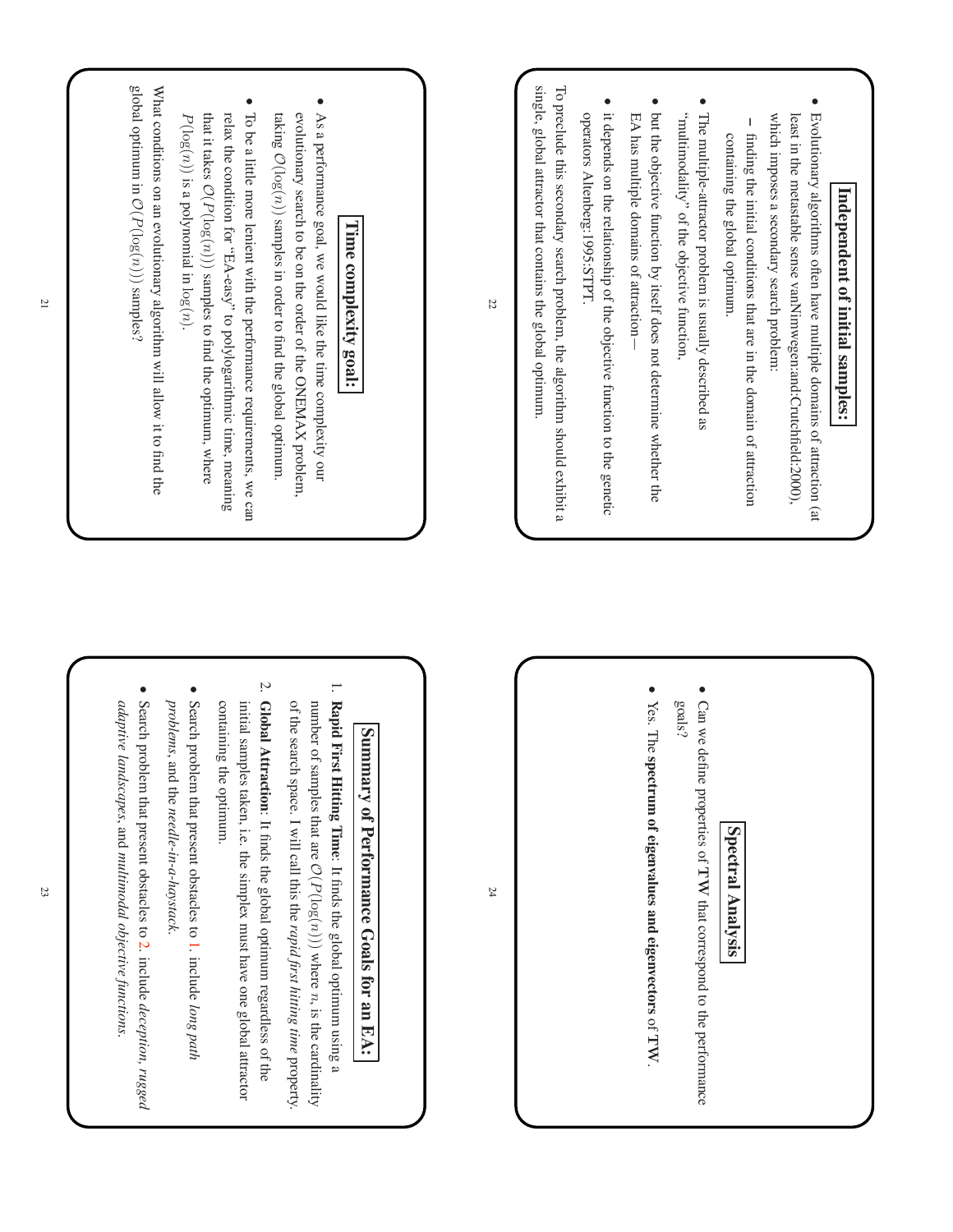

•

and

•

of

• From the

guarantees

• T his

global

Condition

 $\leqslant$ hat

2. T he frequency of the global optimum type  $\Xi$ the attractor is positive, i.e.  $x_1^* > 0$ , where we index the global optimum type as 1. Thus *x*<sup>†</sup> is its asymptotic frequency.

For the

above,

can be

vector x∗ such

1.

*For a given transmission matrix,*  $\mathbf{T}$ , what *is the optimum selection to find the global optimum with a rapid first hitting time?*

W

*scheme*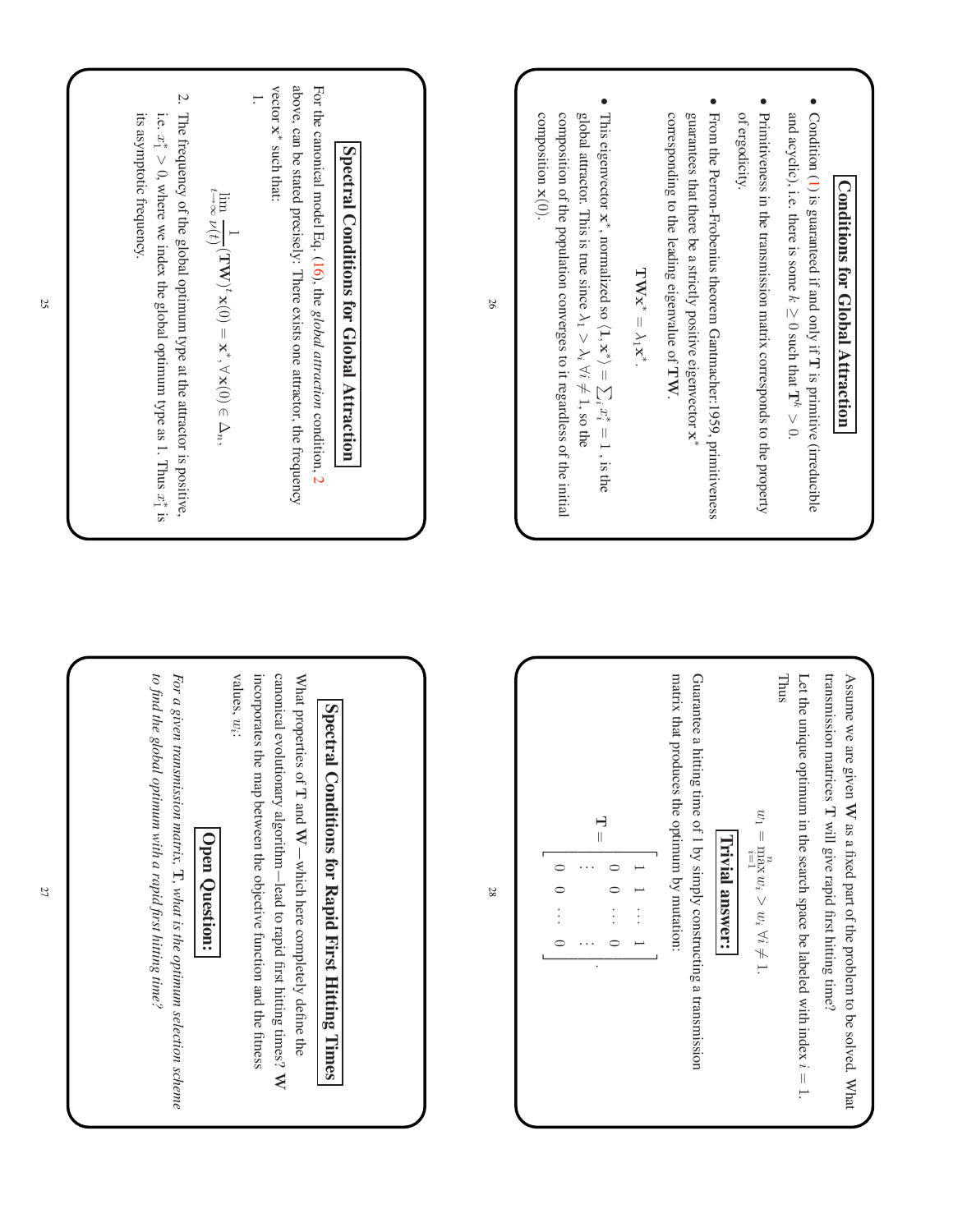

of

thus:

*rapid*

29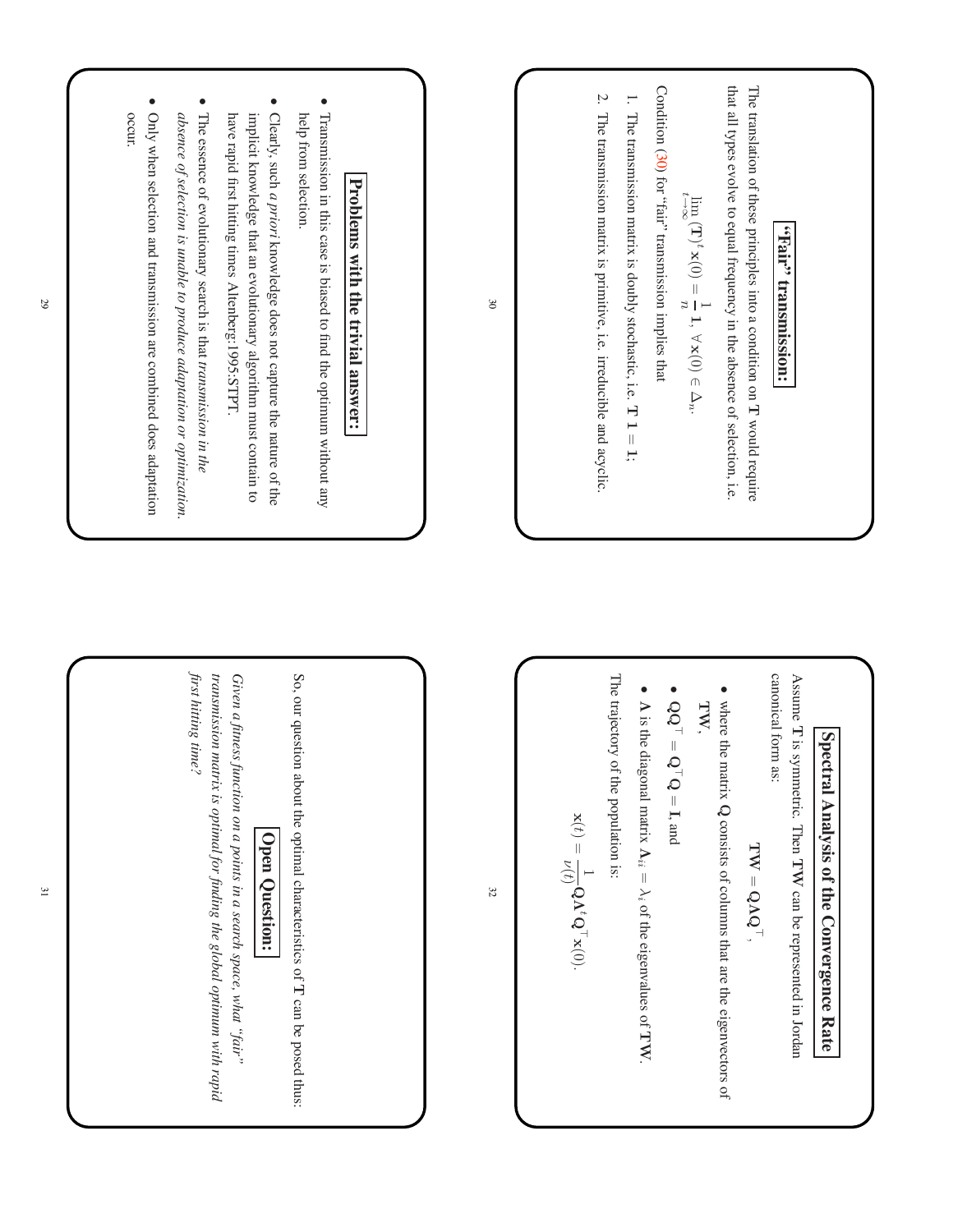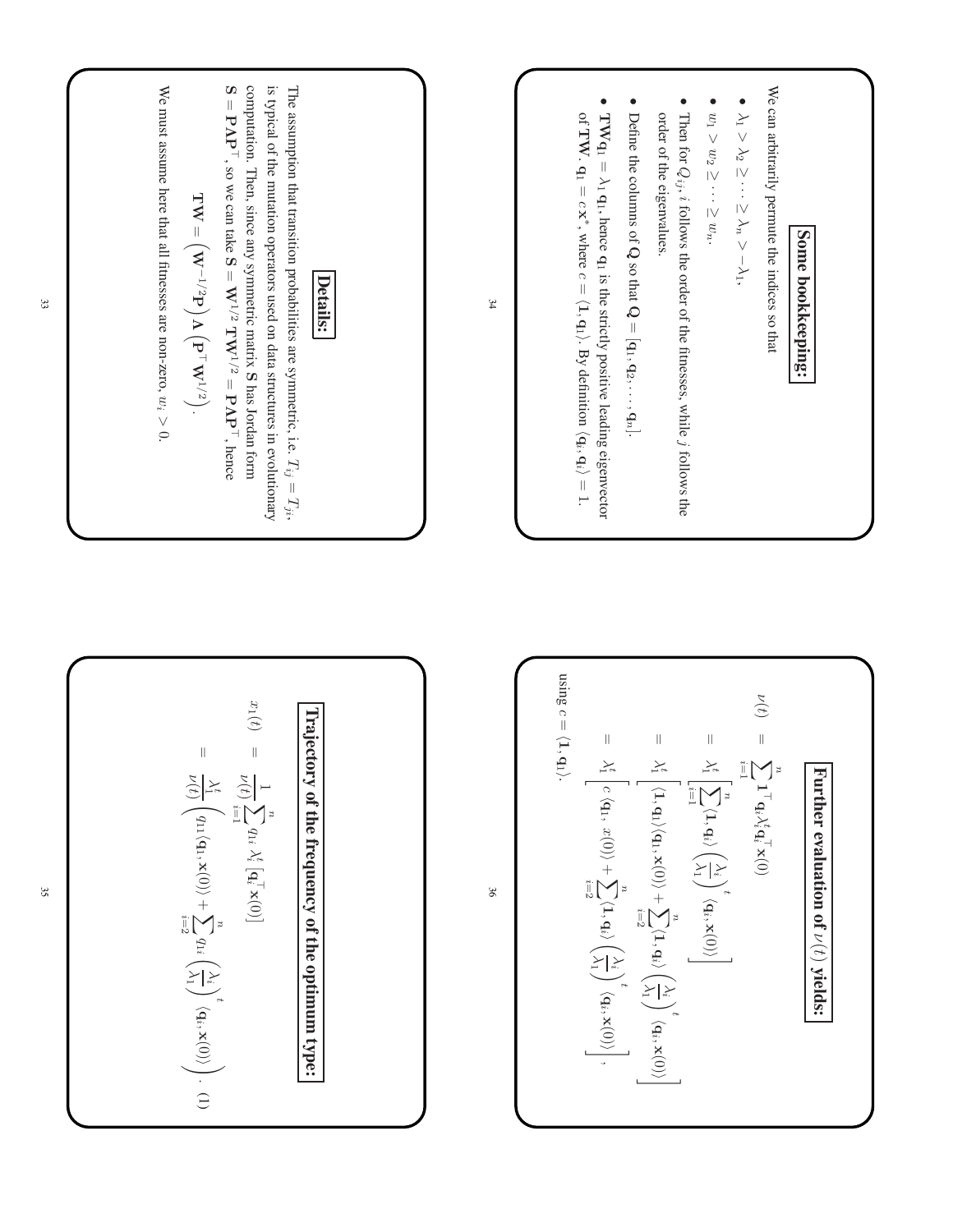**Expid mixing coordinate Markov Chainis**  
\n**Expid mixing geometric Markov of a Markov chain to  
\nthe second-lingus eigenvalue determines the rate at which the  
\n
$$
\bullet
$$
 **Expid mixing, **Maxwell's Maxwell's Maxwell's Maxwell's Maxwell's Maxwell's Maxwell's Maxwell's Maxwell's Maxwell's Maxwell's Maxwell's Maxwell's Maxwell's Maxwell's Maxwell's Maxwell's Maxwell's Maxwell's Maxwell's Maxwell's Maxwell's Maxwell's Maxwell's Maxwell's Maxwell's Maxwell's Maxwell's Maxwell's Maxwell's Maxwell's Maxwell's Maxwell's Maxwell's Maxwell's Maxwell's Maxwell's Maxwell's Maxwell's Maxwell's Maxwell's Maxwell's Maxwell's Maxwell's Maxwell's Maxwell's Maxwell's Maxwell's Maxwell's Maxwell's Maxwell's Maxwell's Maxwell's Maxwell's Maxwell's Maxwell's Maxwell's Maxwell's Maxwell's Maxwell's Maxwell's Maxwell's Maxwell's Maxwell's Maxwell's Maxwell's Maxwell's Maxwell's Maxwell's Maxwell's Maxwell's Maxwell's Maxwell's Maxwell's Maxwell's Maxwell's Maxwell's Maxwell******

**Sin**

**a n d**

investigated

model,

time:

eigenvalue

**away far**

**enough**

defined

x∗ gives

set of states that

in the log of the size of the

probability

contain

the

global

optima,

search

space.

w here

greater

than

 $\mathbf{\hat{s}}$ 

Sinclair:1992.

**from** 1 so

that the

Markov

of the

matrix

representing

the

Markov

and

proposes

two

criteria

that will the

problem

of rapid first

hitting

**R a pid**

**First**

**Hittin g**

**Tim es**

**clair's**

40

**Concept** 

limit-1992 developed the concept of *rapid mixing* in a Markov chain

\nThe relative pointwise distance 
$$
(\text{r.p.d})
$$
 on a Markov process with

\ntransition matrix **P** is:

\n
$$
d(t, n) = \max_{i,j \in \{1, \ldots, n\}} \left| \left[ \mathbf{P}^t \right]_{ij} - x_i^* \right|
$$
\nwhere *n* is the cardinality of the state space for the chain.

\nAdditionally, one defines

\n
$$
\tau(\epsilon) = \min \{ t \in \mathcal{Z}^+ : d(t', n) \le \epsilon, \forall t' \ge t \}.
$$
\nThe Markov chain is said to be rapidly mixing if there exists a polynomial  $P(\log(n), \log(1/\epsilon))$  such that:

 $P(\log(n), \log(1/\epsilon))$ 

37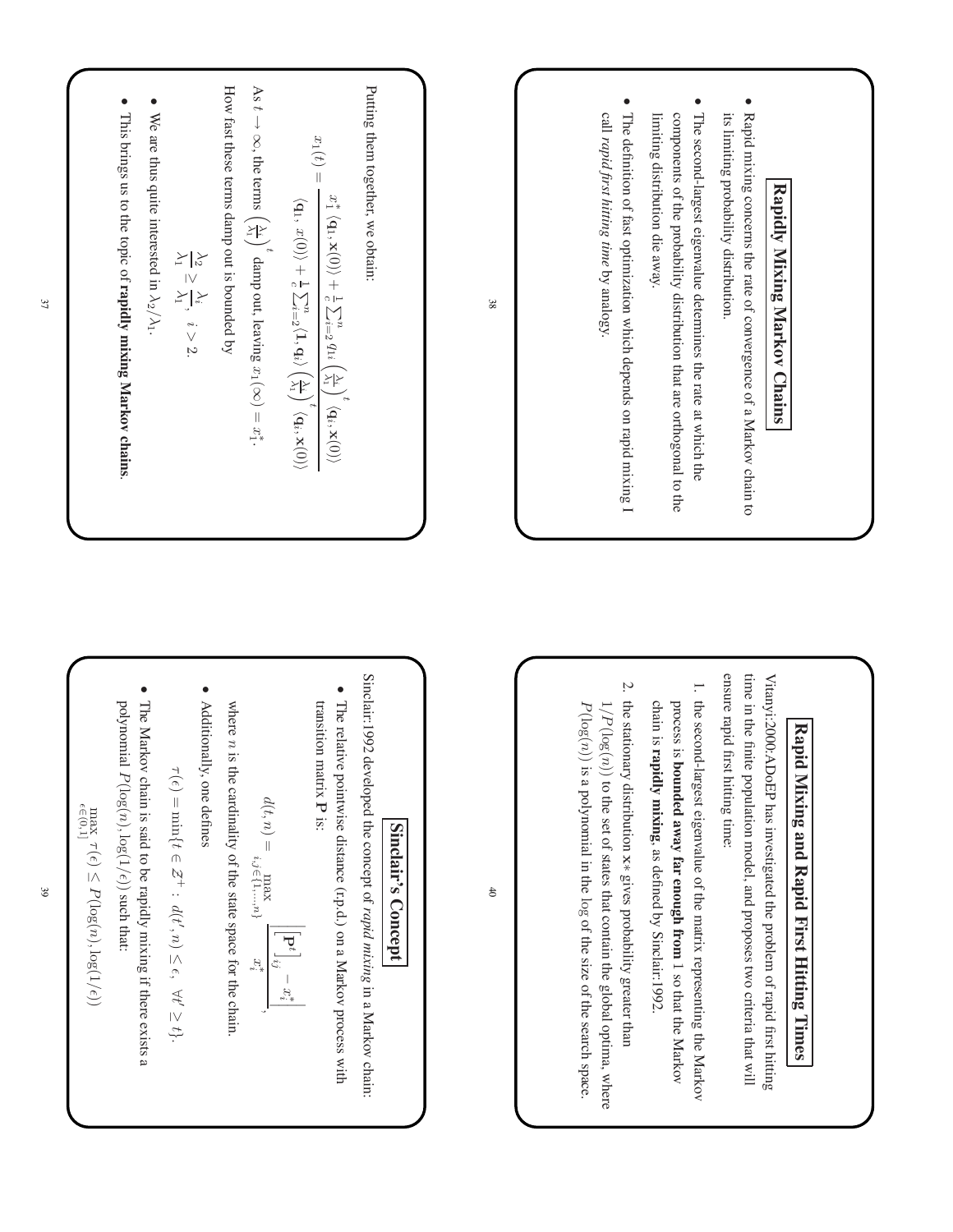| $\bullet$<br>dynamics goes all the way back to Wright:1931 and Fisher:1930,<br>The identification of the second-largest eigenvalue as a measure of<br>genetic drift, and is also the rate of decrease in the frequency of<br>representing the finite population model.<br>More recent work on the second-largest eigenvalue includes<br>the population size<br>This eigenvalue is $\lambda_3 = 1 - 1/N$ (since $\lambda_1 = \lambda_2 = 1$ ), where N is<br>who solved the second-largest eigenvalue for the Markov process<br>the speed of convergence of the Markov chain in evolutionary<br>heterozygotes in the population. See Ewens:1979:MPG<br>$\lambda_3$ gives the rate of convergence to fixation on a single type due to<br>Fisher<br>and<br>Wright were here | 42 | the size of the search space, since<br>number of samples, $s^*$ , until the optimum is found is:<br>$\mathcal{O}(P(\log(n))) * \mathcal{O}(P(\log(n))) = \mathcal{O}(P(\log(n))).$<br>and the first hitting time itself must each be polylogarithmic in $n =  \mathcal{S} $ ,<br>samples. Hence, to achieve rapid first hitting times, the population size<br>and $\mu$ is the fraction of the population each generation that comprise new<br>where $N$ is the population size, $\tau$ is the first hitting time (in generations),<br>In a finite population, with discrete, non-overlapping generations, the<br>$\mathcal{S}^*$<br>$= N \tau \, \mu,$ |
|--------------------------------------------------------------------------------------------------------------------------------------------------------------------------------------------------------------------------------------------------------------------------------------------------------------------------------------------------------------------------------------------------------------------------------------------------------------------------------------------------------------------------------------------------------------------------------------------------------------------------------------------------------------------------------------------------------------------------------------------------------------------------|----|---------------------------------------------------------------------------------------------------------------------------------------------------------------------------------------------------------------------------------------------------------------------------------------------------------------------------------------------------------------------------------------------------------------------------------------------------------------------------------------------------------------------------------------------------------------------------------------------------------------------------------------------------------|
| An infinite-population version of Rapid First Hitting Time<br>Can we construct an analogous condition for the infinite population<br>But in an infinite population, an infinite number of samples are taken<br>each generation.<br>A rapid first hitting time refers to the number of samples that need to<br>model?<br>be taken before finding the global optimum.                                                                                                                                                                                                                                                                                                                                                                                                      | #  | optimum, which<br>$\log(n)$ , such that<br>hitting time if there exist polynomials $P_1(\log(n))$ and $P_2(\log(n))$ in<br>Let<br>Consider a deterministic evolutionary algorithm with a unique global<br>The infinite population dynamics will be said to possess a rapid first<br>$\curvearrowright$<br>$\tau(\epsilon)=$<br>$\geq \frac{\zeta}{P_1(\log(n))} \quad \text{and} \quad \tau(\epsilon) \leq P_2(\log(n))).$<br>we set to be type 1, so $w_1 > w_i$ for all $i \in \{2, , n\}$ .<br>Rapid First Hitting Time<br>$\label{eq:optimal} \max\limits_{\mathbf{x}(0)\in\Delta_n}\min\{t\in\mathcal{Z}^+: x_1(t)\geq \epsilon\}.$                |

Suzuki:1995,

Sch

mitt:and:Rothlauf:2001,

Sch

mitt:and:Rothlauf:2001

Rudolph:1997:C

 $_{\rm{PoE}}$ A, and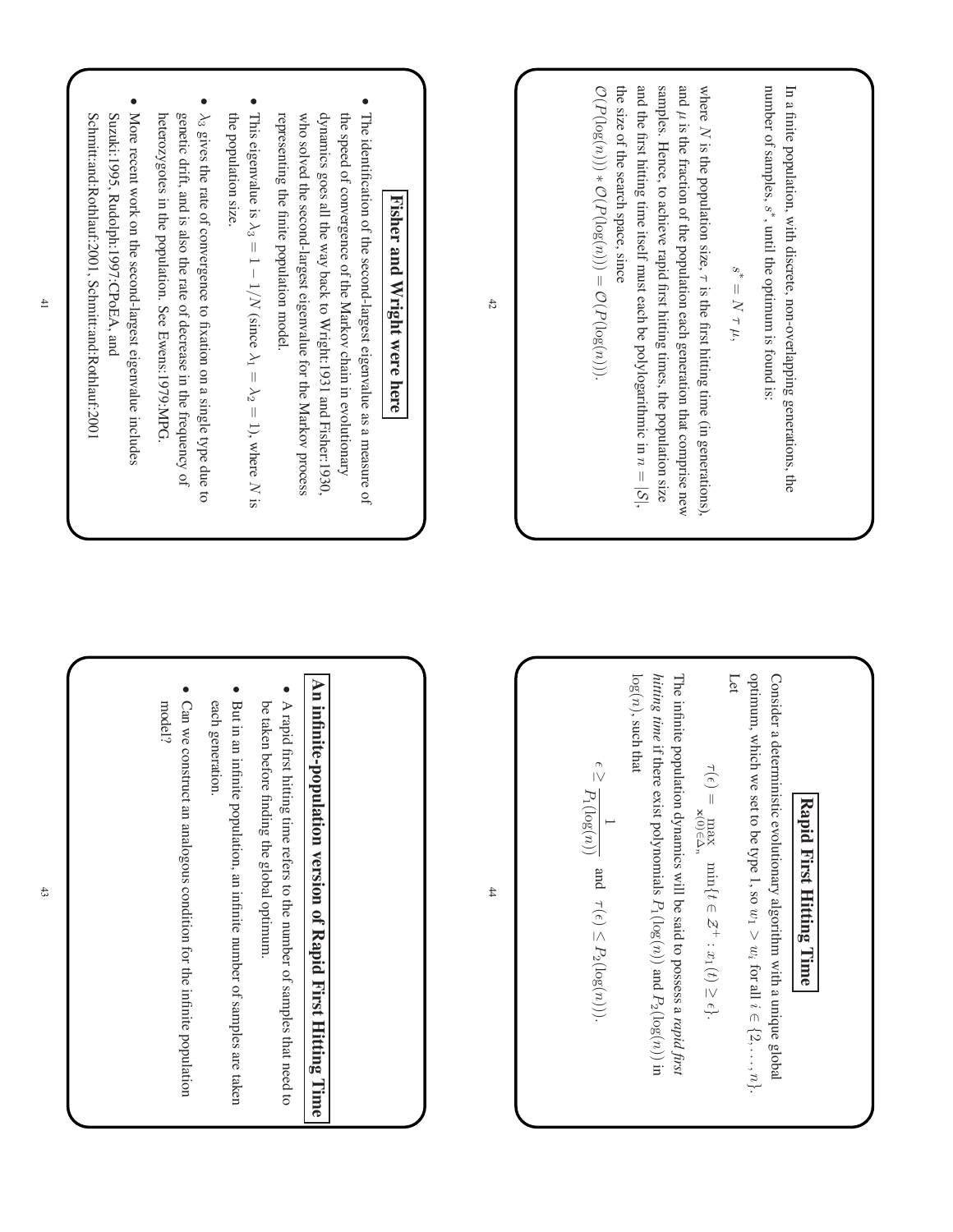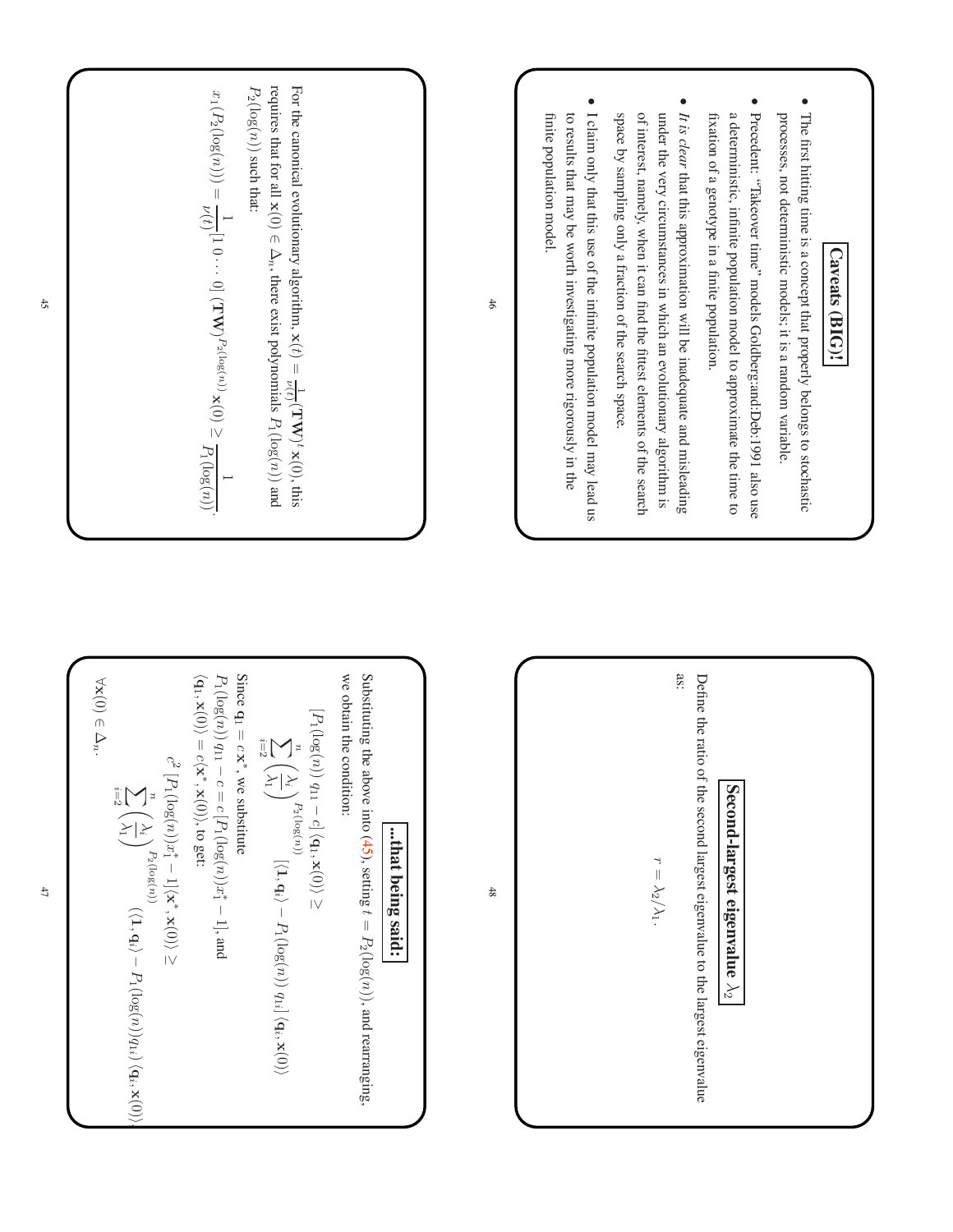



## **l l l e p unch lin e:**

Hence, for small enough  $r$ , the only condition for rapid first hitting time is that the frequency ቧ the optimum  $\overline{\varepsilon}$ equilibrium be on the order  $x_1^* =$  $\mathcal{O}(P_1$  $(\log(n))^{-1}$ ).

•

• assumption. the We assumption. principle know that eigenvector selection is of required н  $\text{has } x_1^* =$ in. order  $\frac{u}{\Gamma}$ for  $x_1^* \geq$ the fairness P1  $(\log(n))$  $\overline{\phantom{0}}$ since

## T hus:

**T heorem 1** *If the system*  $\mathbf{x}(t) =$  $\frac{1}{\sqrt{t}}(\mathbf{TV})^t\mathbf{x}(0)$ *exhibits rapid first hitting time, then there exists a critical value* ο¥<br>⊂  $[0, 1)$ *such that the system*  $\mathbf{x}(t) =$  $\frac{1}{\nu(t)}(\text{TW}^{\sigma})^t$  x(0) *no longer exhibits rapid first hitting time for all* σ ≤ σ∗*.*

೧ haracterizing the dependence of σ on ⊣ and W remains an open question.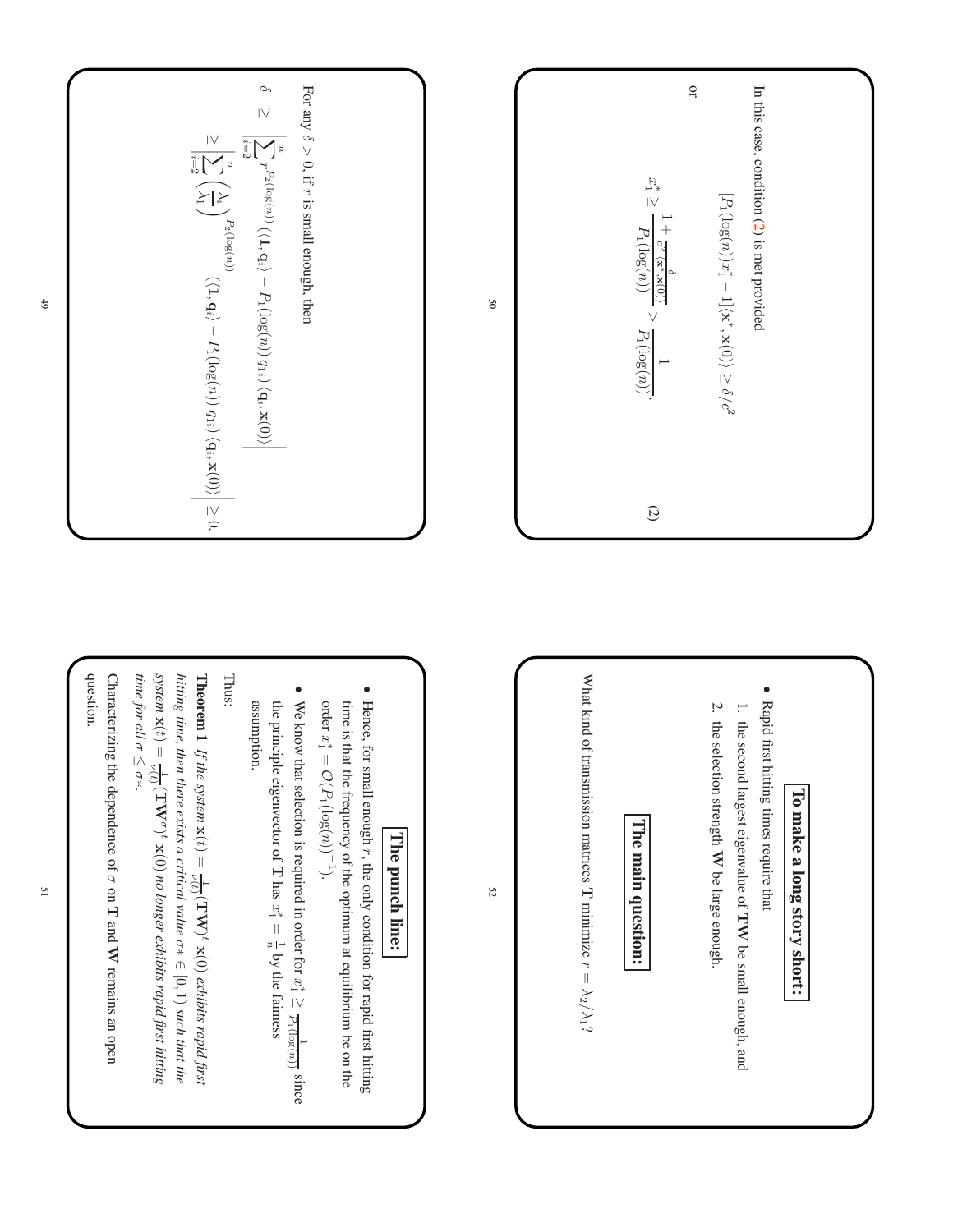

So, we are left with the following:  
\nSo, we are left with the following:  
\n
$$
\boxed{\text{Open Question:}\n \text{Question:}\n \text{for a given set of fitnesss. } \mathbf{W}, \text{ what classes of fair transmission matrices}\n \text{for rapid first hitting time?}\n \text{for rapid first hitting time?}
$$

*matrices*

*the*

*conditions*

56





- w hich is not greater than  $1/P_1$  $(\log(n)).$
- We might ask  $\equiv$ we can find another rank-1 matrix w here  $x_1^* \geq 1/P_1$  $(\log(n))$ , but this is precluded  $\mathbf{\hat{z}}$ the condition that  $\mathord{\text{--}}$ be 'fair', and thus doubly stochastic, requiring that  $x_i^* = 1/n$ for all i.

•

• T his result is expected, w hen we consider that the rank-1 matrix corresponds to random search.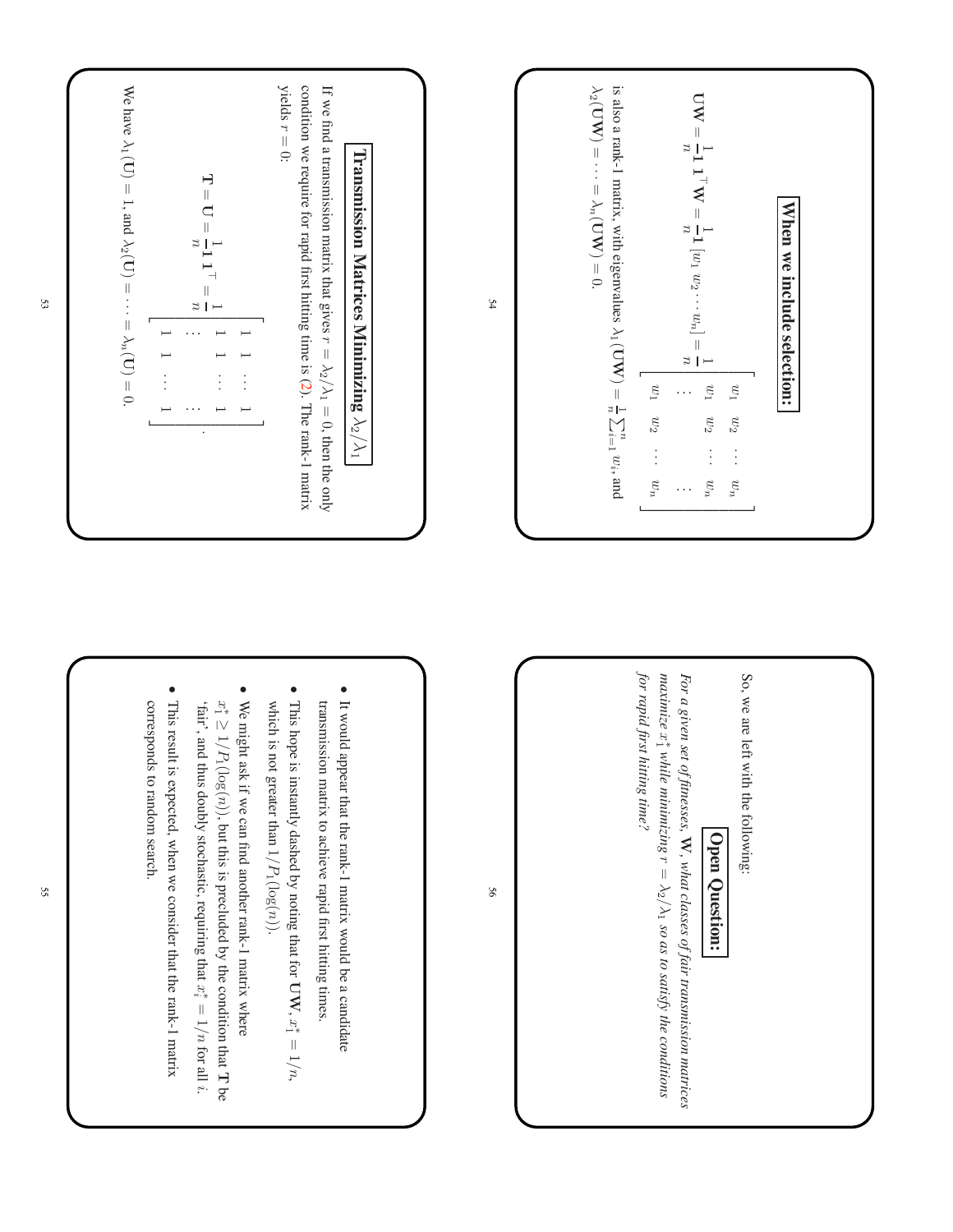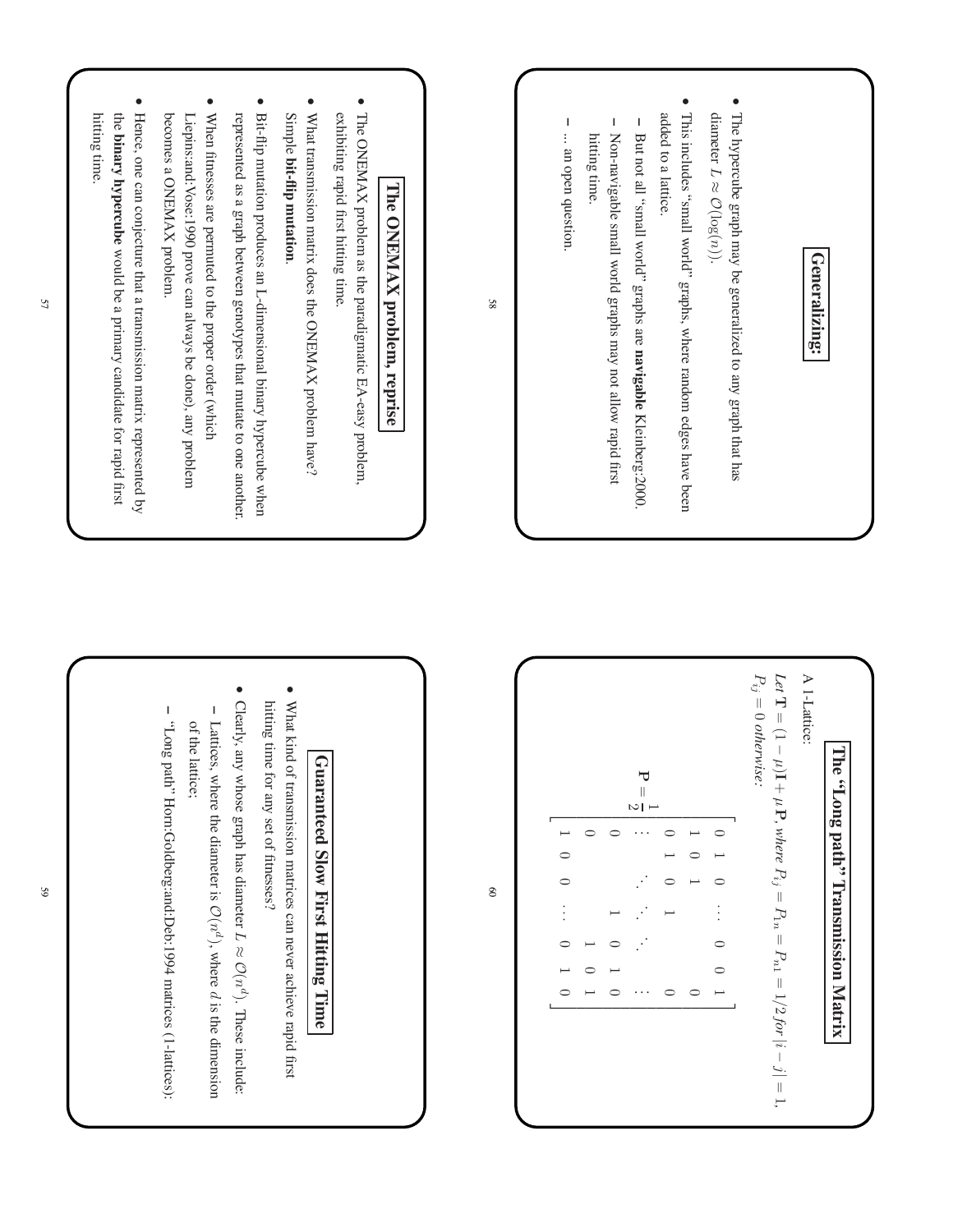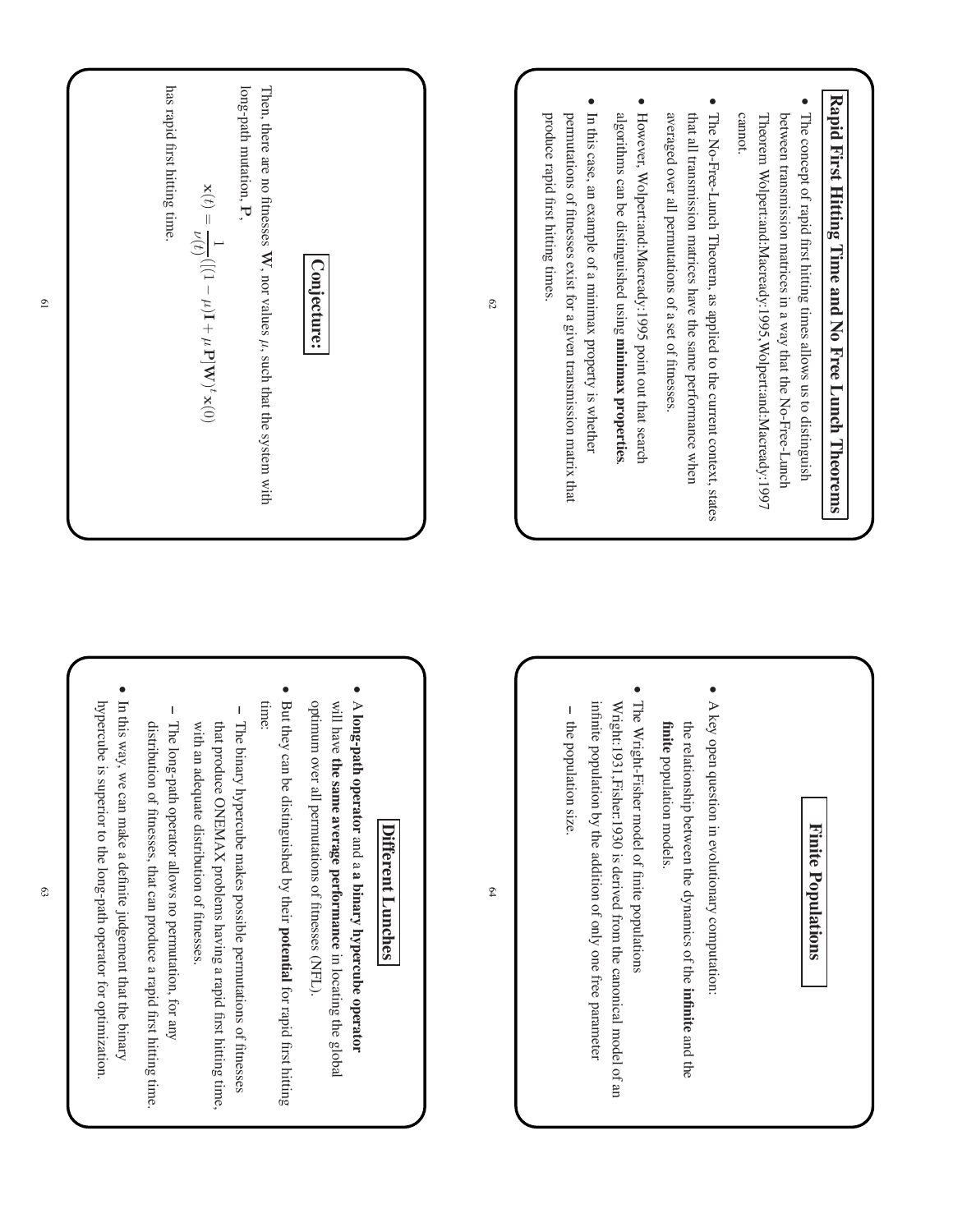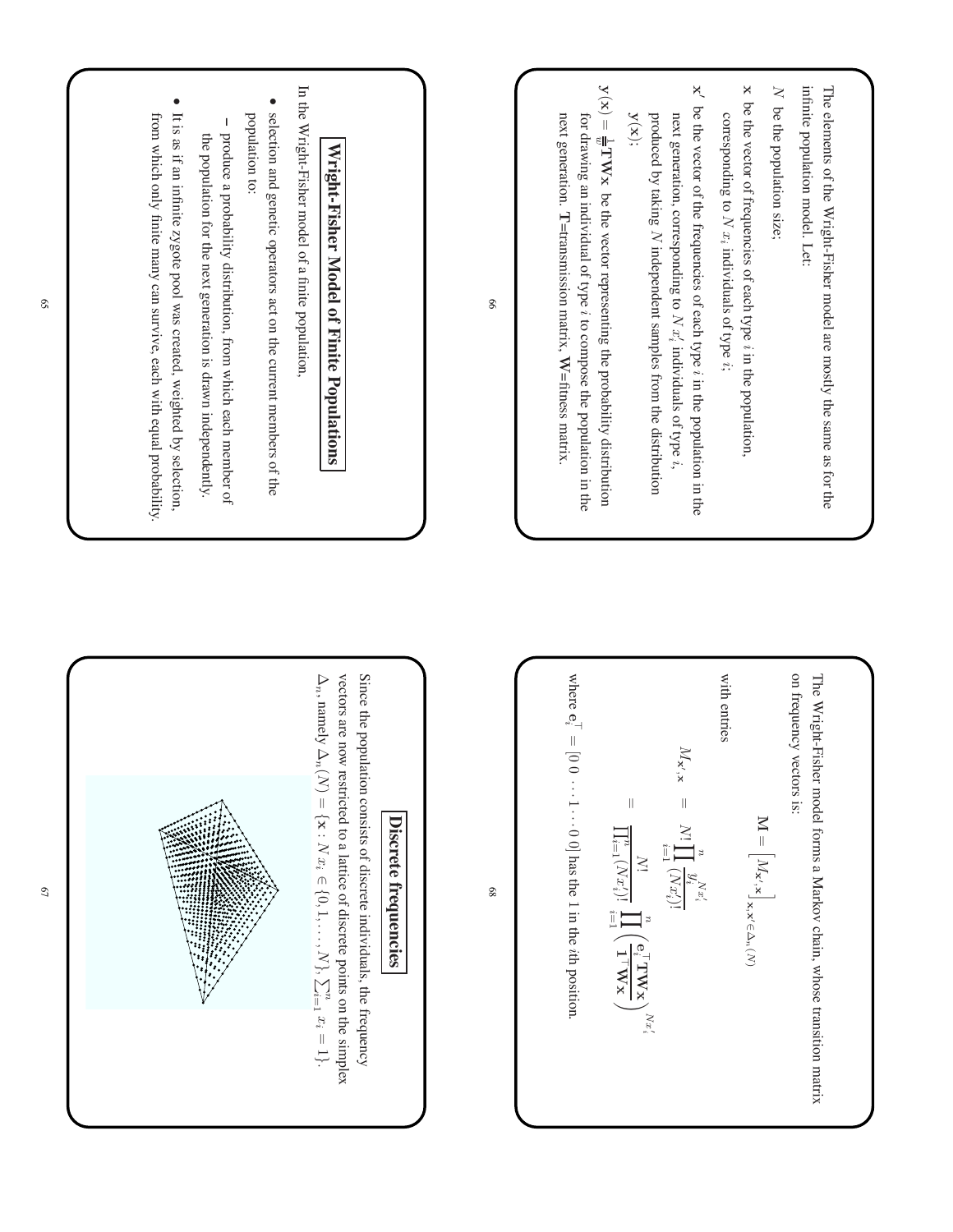